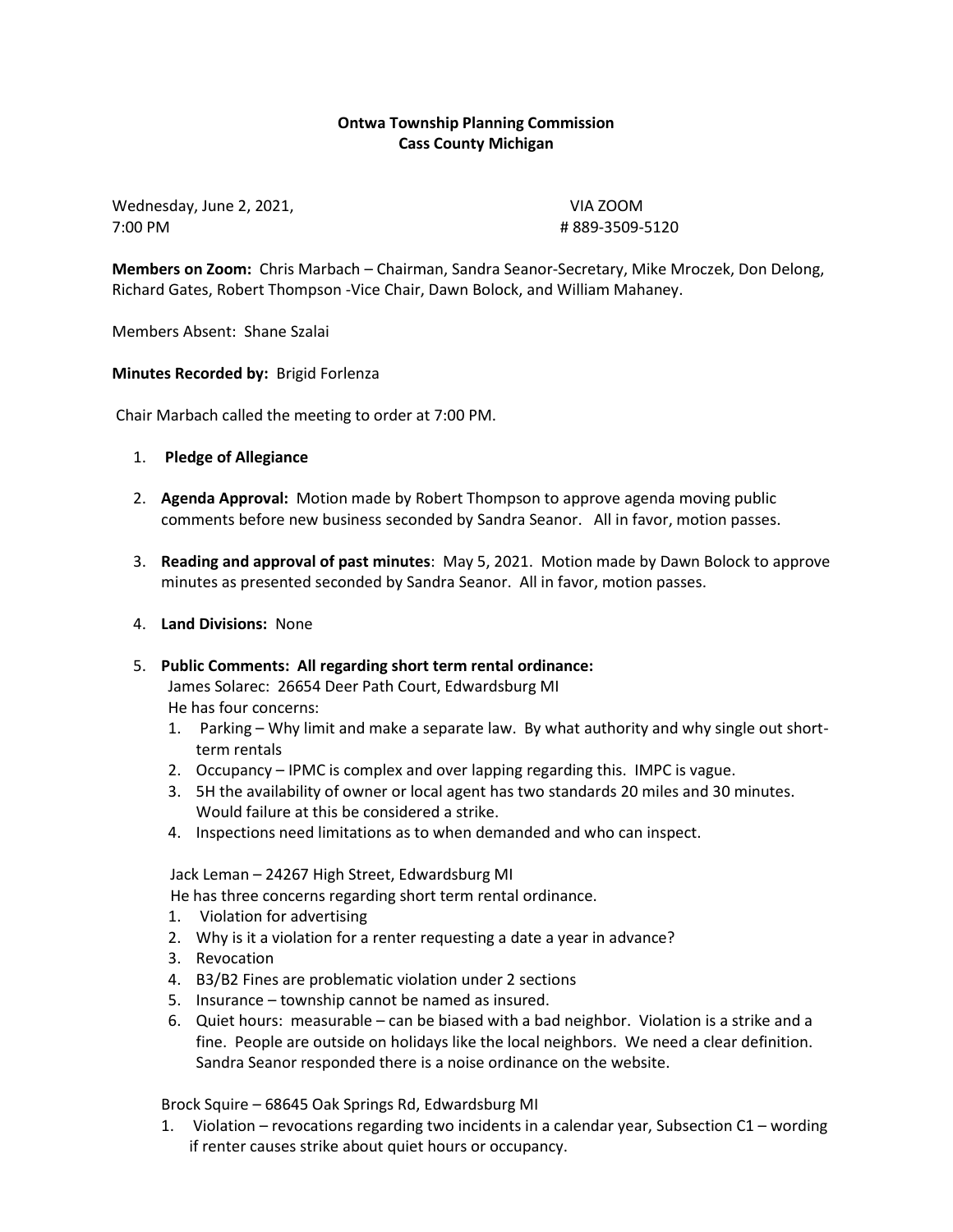- 2. Appeals Section B1 references wrong bullet. It should be A1 or C1.
- 3. Grandfathering: 5E nothing in IPMC
- 4. Parking is not reasonable. He feels township is rushing to punish.

Jordan Florian – Attorney – 317 Center St, South Haven MI 49090

- 1. There are many issues identified such as occupancy and parking. Parking should be an ordinance for all residents.
- 2. IPMC occupancy 2021-2022 needs defined the required 20 miles or 30 minutes is an issue if traffic is backed up and he does not see the reasoning. This sets traps for the owners regarding advertising. Cannot advertise beyond current year permit.
- 3. Regarding Inspections: Who can request inspection and times for time frames need set.
- 4. Violations are confusing regarding occupancy, parking, insurance, issue with township being insured. The township should not be named as they have no interest in property.
- 5. Quiet hours are hard to be defined.
- 6. Grandfathering parking clause limits this.
- 7. Revocation section is confusing. This needs more time to be worked out.

### **6.New Business: Accessory Dwelling Units – Public Hearing – Chair Marbach recited rules for public hearing.**

Williams & Works: Planner Andy Moore – has no further comments on this ordinance. 7:31 PM – Public Hearing opened. Chair Marbach requested public comments. None Heard. Last call for public comments.

Sandra Seanor made a motion to close public hearing seconded by Don Delong. All in favor – motion passes.

Planning Commission:

Don Delong – Is there a listing of these and how do we monitor grandfathering?

Mike Mroczek- This is land based and it is not retroactive. Does this apply to a new building?

Andy Moore – This applies to people moving forward. This enables this to happen in the township. The existing ones are grandfathered in unless in violation before this. The township will take no action, and these will be grandfathered in for existing units.

Sandra Seanor – This grandfather's existing A.D.U.'s in. This came to be as a couple wanted to build on their property and could not.

Mike Mroczek questioned one sewer bill for two houses, and this is not fair to current sewer customers. They are commercial uses.

Sandra Seanor – replied no short-term rentals will be allowed with accessory dwelling units.

Chris Marbach – Could sewer ordinance cover this? REU could be doubled.

Sandra Seanor – We are trying to get control.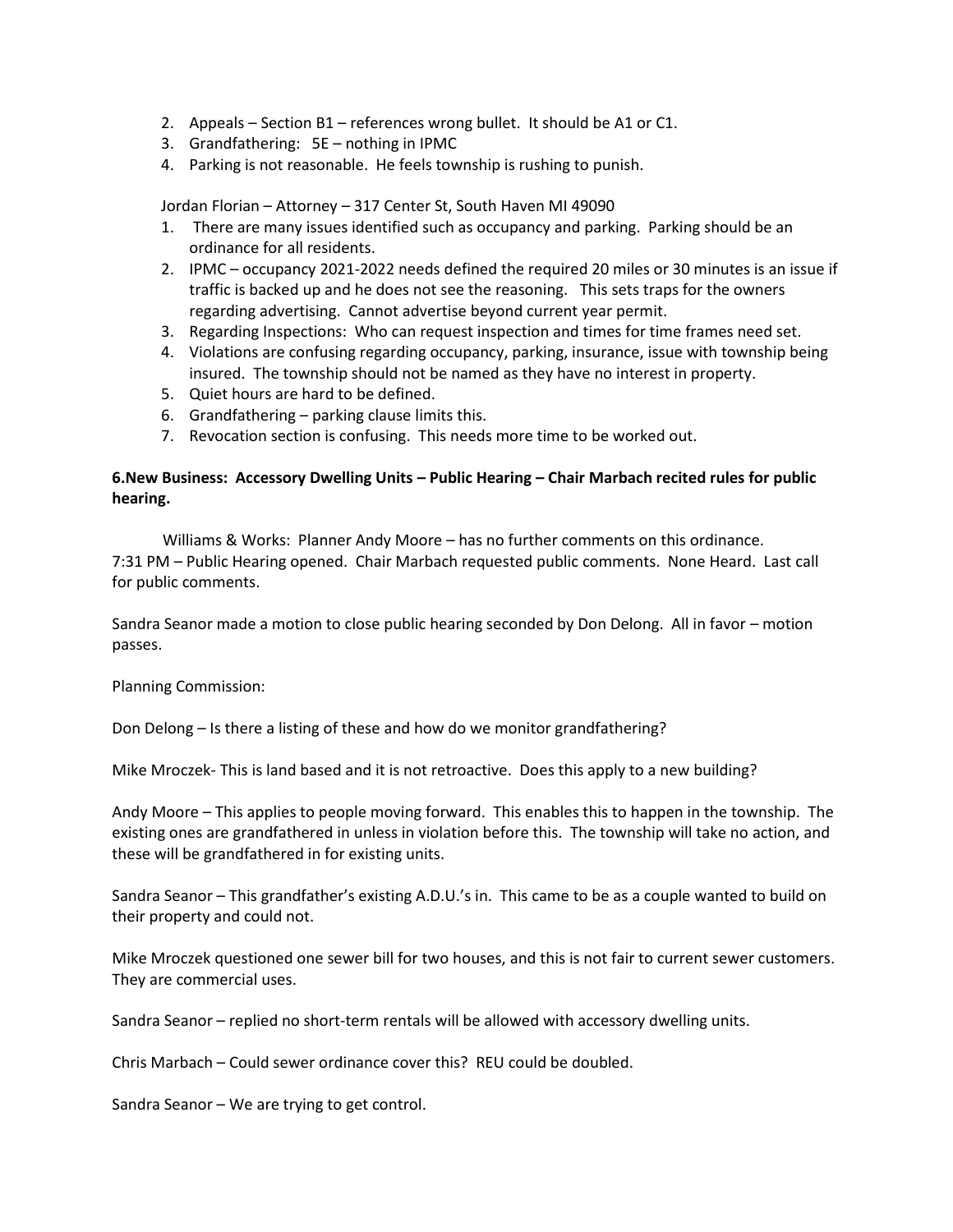Sandra Seanor – No short-term rentals are allowed in an A.D.U.

Mike Mroczek - A.D.U. should not be a long-term rental as that is running a business.

Sandra Seanor made a motion to approve the Accessory Dwelling Unit Ordinance adding units connected to public sewer must meet requirements, seconded by Dawn Bolock. Roll call vote, yeah, Chair Marbach, Sandra Seanor, Mike Mroczek, Don Delong, William Mahaney, Dawn Bolock, Robert Thompson, Richard Gates. Motion passes.

#### **7.Old Business: Short Term Rental Ordinance**

Chair Marbach – Pushed back to Planning Commission from the Board of Trustees. The Planning Commission Ad Hoc Committee reviewed a few items. In May everyone received a letter from Tim Leman, and he wants that put into the record, (attachment #1) this covers their concerns. The Board of Trustees returned this as their concerns were the time frame of this going into effect, the violations and the occupancy. Ad Hoc Planning Commission changed some items which are highlighted in yellow.

Chair Marbach turns over to Andy Moore. Andy Moore has no more to add to the draft. He will walk through some of the public comments.

- 1. Parking two spaces for short term rental plus one for every three occupants. STR small lots – usually this is a public safety concern. The IPMC adopted version is 2015.
- 2. Local Agent name an agent eighteen miles away but not available does not work. We need a nearby person to address concerns.
- 3. Inspections are a regular occurrence for health and safety. No one can barge in on a Friday night.
- 4. Advertising 2021-2022 does not see this as an issue to change this tool for the township.
- 5. Insurance township does not care if we take this out.
- 6. Quiet time refer to township ordinance.

Dawn Bolock – Inspection is annual, one a year. We are not trying to trap – try to protect everyone.

Sandra Seanor – Done by a certified whole house inspector. This is complaint driven and gives the police help in resolving issues if there is a contact name. This helps police take care of issue.

Mike Mroczek – No one has talked to the Chief about this, he was notified. He cannot go into the house and count noses. People park on grass all the time. How can he enforce this? He will be enforcing noise and complaints.

Sandra Seanor – You are not correct. We are not asking him to count heads. He will contact the agent to take care of the complaint. This is not about a police action. We are trying to protect the residents. This is asking people to have good behavior. This covers all properties. We are not asking the Chief to do anything more than he already does.

Dawn Bolock – Spoke to Chief and he was concerned about evictions. Researched and the sheriff and owner are responsible for this.

Richard Gates – How much insurance is required?

Andy Moore – One million.

Sandra Seanor – The cost of application and fee will be about \$500.00.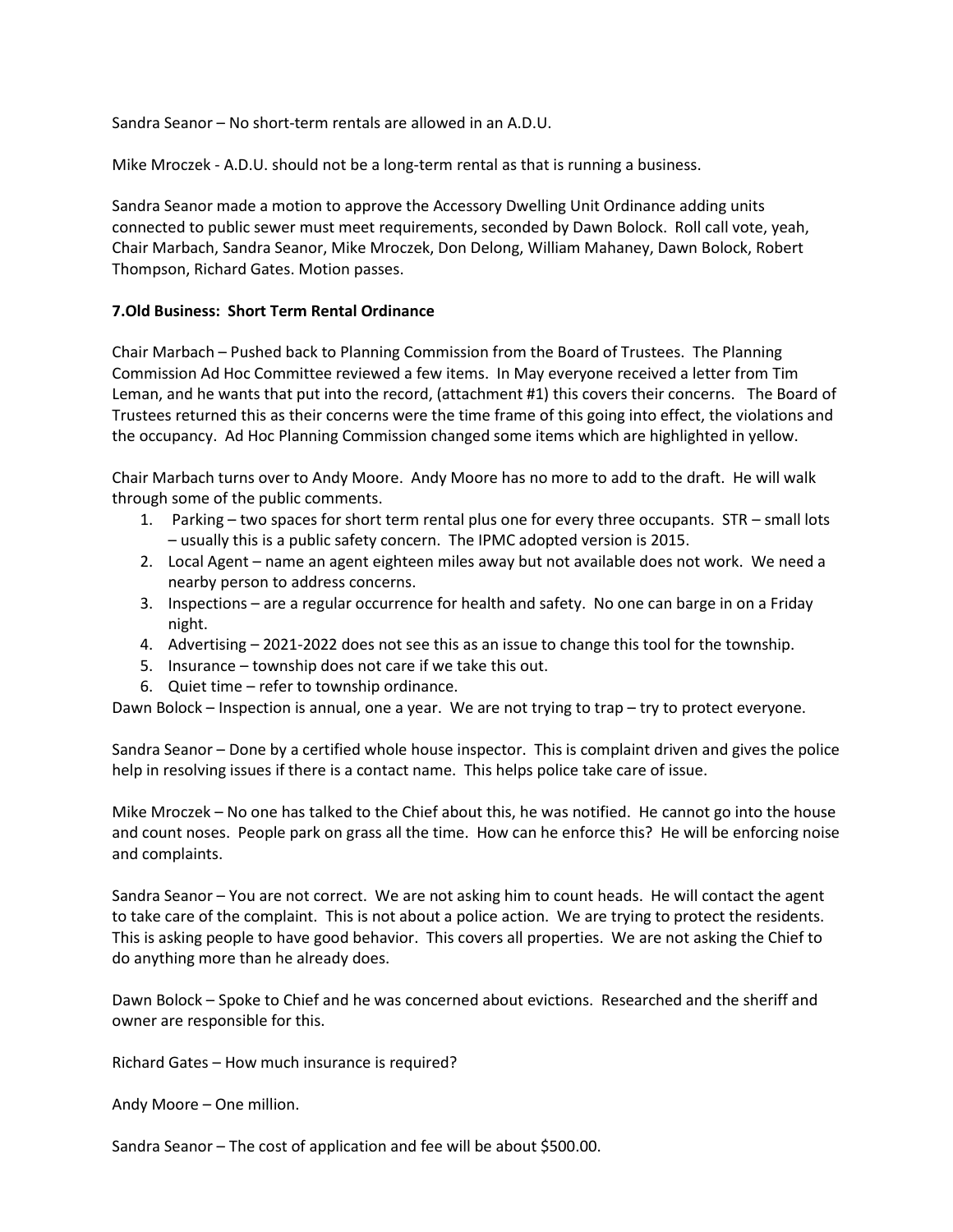Dawn Bolock – This is not being rushed through. This has been approved by an attorney (Kaufman) and planner (Moore).

Chair Marbach – The date of enactment will never make everyone happy example, October vs. December.

Sandra Seanor – Issue with occupancy – 1 person per 70 square feet, and 2 people per 100 square feet. Lakeview Drive has 14 people, and the bedrooms equate to 5 people not 14 per IPMC.

Dawn Bolock – The Chief will be provided with list containing addresses and phone numbers to local agents that are responsible for the properties.

Mike Mroczek – We regulate, and register will we keep track of occupancy? One property has a PRE on it and if it is rented more than allowed the PRE should be removed. Regarding tax concerns most are secondary residences. I have spoken to the assessor about this, and he is aware.

Sandra Seanor – These are commercial entity. To be frank this was started last year then took up again in January. People that live on either side have a right to peace. People with good behavior are not an issue. This is a commercial entity. We must know about this, PRE, sewer, and township. This protects all.

Mike Mroczek – This sounds like a solution in search of a problem. I do not know why we are trying so hard to fix something we have not had any issues. Properties have been rented on these lakes for decades. Really this is all about control.

Sandra Seanor – That is what zoning is.

Don Delong – Has questions regarding inspections and administration. Who pays for all this? What is the Plan?

Dawn Bolock – 20 exist and the Zoning Administrator will handle. Inspections will be paid out of administration fee.

Sandra Seanor – Fee should be \$500.00 to cover all.

Mike Mroczek – So Leroy is the official to enforce?

Sandra Seanor – Leroy will not enforce until people start complaining. Zoning Administrator Krempec will not go looking as this is complaint driven. He is not going to count heads.

Mike Mroczek – There have been no complaints in the last 50 years.

Chair Marbach – There are a couple of things that Andy needs to tweak. Do we go there as the Planning Commission and recommend to the Board of Trustees?

Dawn Bolock – The only attorney on board tonight recommends removing township in liability insurance. I am is fine with this.

Dawn Bolock made a motion to strike liability insurance naming township seconded by Don Delong.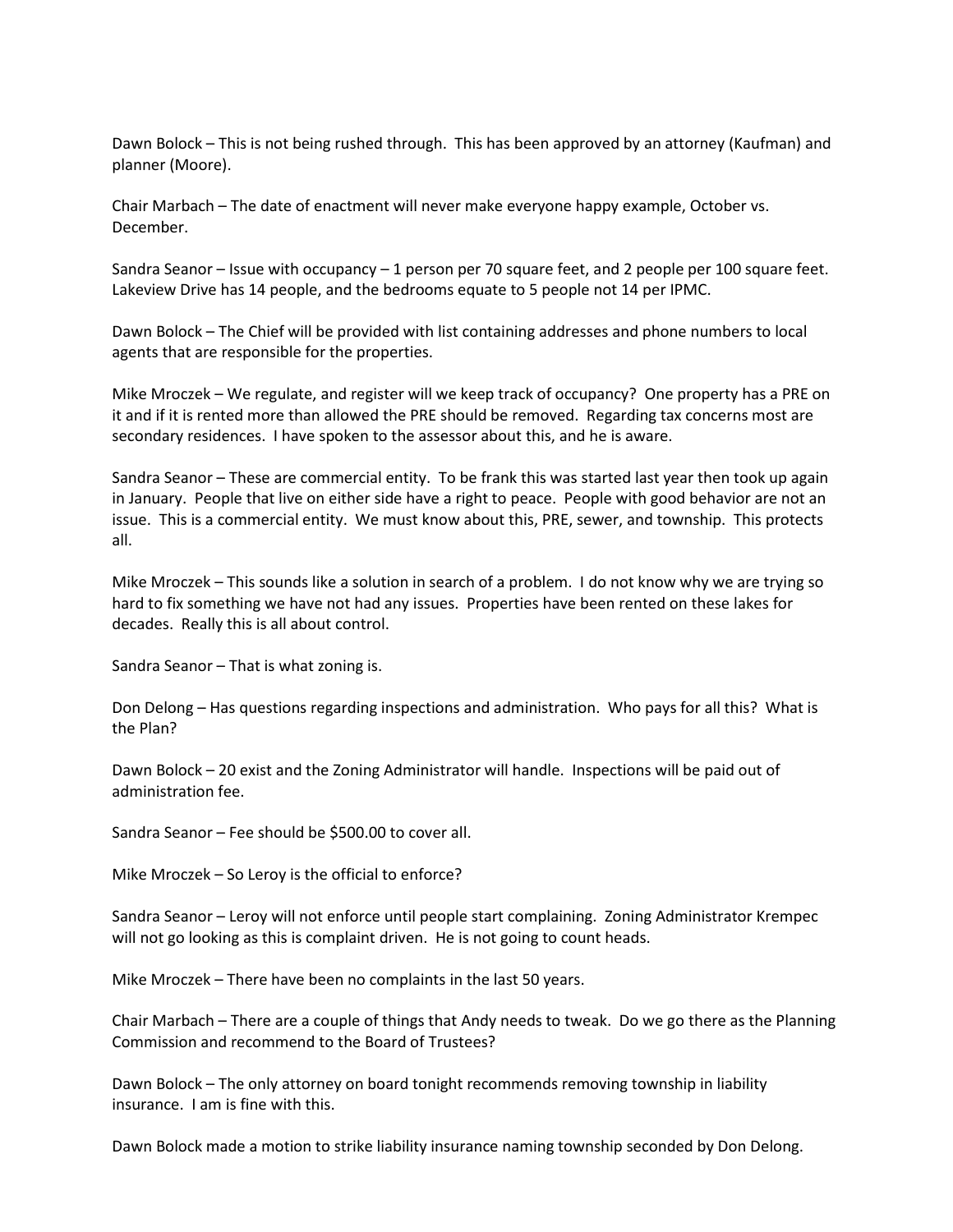Richard Gates – Explain this removing insurance. Chair Marbach – Item K – delete last sentence – Ontwa Township will be removed.

Sandra Seanor – We spoke with Catherine Kaufman, and she did not believe it would be enforceable.

Andy Moore – Agreed and said he understood the township has no interest. This is between the owner and renter a private arrangement.

Richard Gates – Home inspection does not involve us.

Dawn Bolock – We give them a list.

Chair Marbach – The homeowner will pay directly.

Dawn Bolock – Township will give them three days.

Sandra Seanor – Will put criteria together for this for the home inspection.

Motion made by Dawn Bolock to strike Ontwa Township being named on the liability insurance issue seconded by Don Delong. Roll call vote, all in favor, motion passes.

Sandra Seanor made a motion seconded by Dawn Bolock. Motion to recommend approval of the Short-Term Rental Ordinance to the Board of Trustees, including a suggested application fee of no less than \$500.00 per property application fee to cover inspection and township costs. Additionally, we can agree to change the fully compliant date to January 01, 2022, date under Section 3p. 2 of pa9 and require applicant to provide the contact information for the liability insurer.

Don Delong – what about the bill pending in house and senate regarding short term rentals? We may be doing this with no cause. We could cover noise, traffic, and advertising. Broad sweeping legislation.

Sandra Seanor – That has been out there for five years, and this is nothing new.

Chair Marbach – this legislation has been before state every year for five years. It has never made it at state level. It has failed to pass. We opted to move forward to create the ordinance. If it is passed, then it is mute. We wanted to create the mechanism to monitor that activity. It went to the floor for discussion. If passed it overrides us.

Mike Mroczek – Occupancy rules IPMC are very draconian – this eliminates small people – bunk rooms.

Sandra Seanor – IPMC are codified in our ordinance. We cannot stick too many people in these small rooms. You were concerned about sewer issues in A.D.U. and you are not concerned about fifteen people in one house. IPMC does not allow for overcrowding. I think it is practical. This has to do with police, fire – ingress and egress.

Chair Marbach – this is a recommendation to the Township Board. We have a motion on the floor. People have concerns. This is not the final approval. Just because we approve this does not mean the Board of Trustees will.

Roll Call Vote: